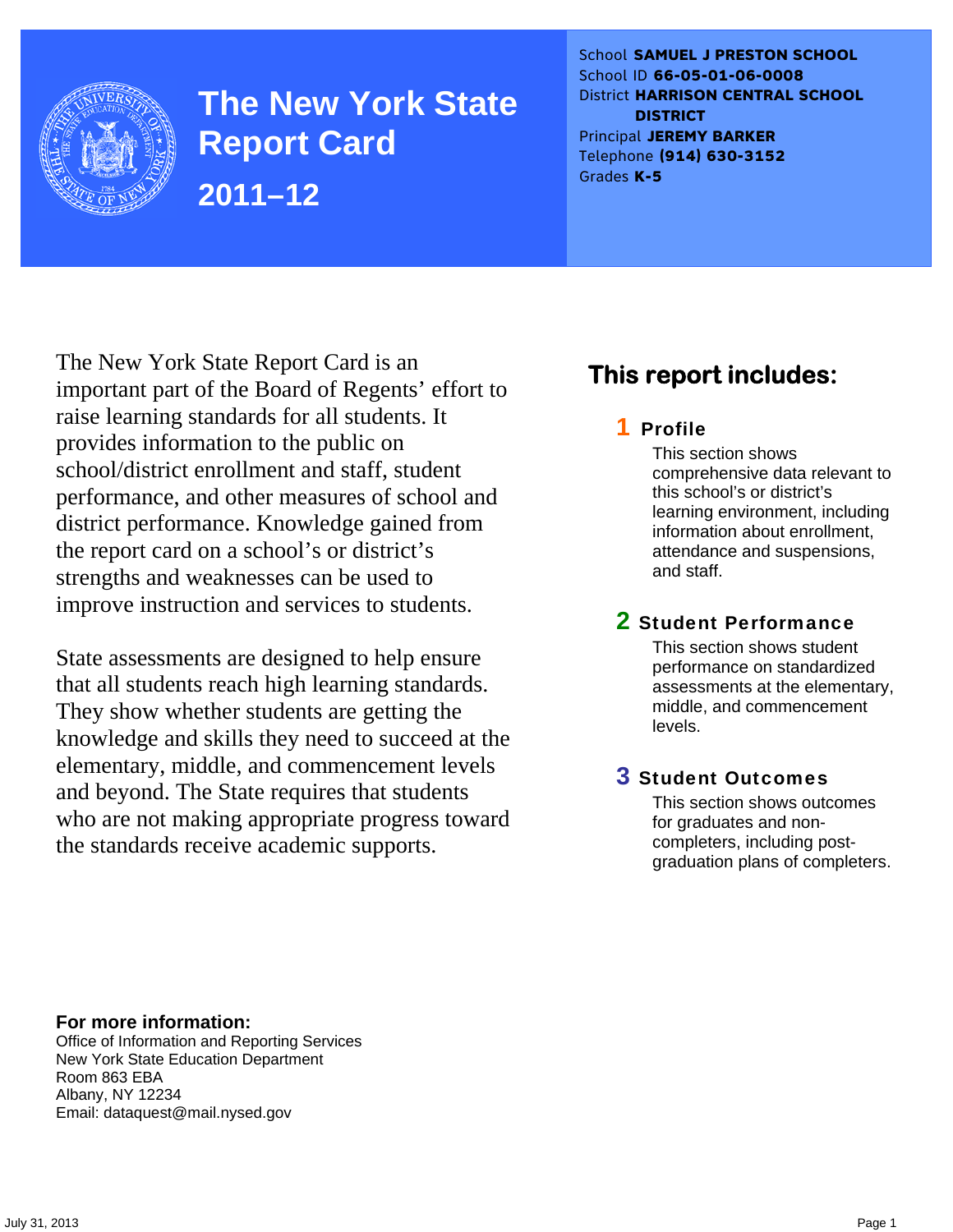**1 Profile** 

School ID **66-05-01-06-0008**

### **Enrollment**

|                            | $2009 - 10$     | $2010 - 11$     | $2011 - 12$ |
|----------------------------|-----------------|-----------------|-------------|
| Pre-K                      | 0               | $\mathbf 0$     |             |
| Kindergarten               | 42              | 53              | 63          |
| Grade 1                    | 56              | 46              | 55          |
| Grade 2                    | 56              | 64              | 49          |
| Grade 3                    | 55              | 60              | 62          |
| Grade 4                    | 63              | 51              | 61          |
| Grade 5                    | $\overline{56}$ | $\overline{70}$ | 55          |
| Grade 6                    | 0               | $\mathbf 0$     | 0           |
| <b>Ungraded Elementary</b> | $\Omega$        | $\Omega$        | 0           |
| Grade 7                    | 0               | 0               | $\mathbf 0$ |
| Grade 8                    | 0               | 0               | $\mathbf 0$ |
| Grade 9                    | 0               | 0               | 0           |
| Grade 10                   | 0               | 0               | 0           |
| Grade 11                   | 0               | 0               | 0           |
| Grade 12                   | 0               | $\mathbf 0$     | 0           |
| <b>Ungraded Secondary</b>  | $\Omega$        | $\mathbf 0$     | $\mathbf 0$ |
| Total K-12                 | 328             | 344             | 345         |

### **Average Class Size**

|                       | $2009 - 10$ | $2010 - 11$ | $2011 - 12$ |
|-----------------------|-------------|-------------|-------------|
| <b>Common Branch</b>  | 19          | 18          | 19          |
| Grade 8               |             |             |             |
| English               |             |             |             |
| <b>Mathematics</b>    |             |             |             |
| Science               |             |             |             |
| <b>Social Studies</b> |             |             |             |
| Grade 10              |             |             |             |
| English               |             |             |             |
| <b>Mathematics</b>    |             |             |             |
| Science               |             |             |             |
| <b>Social Studies</b> |             |             |             |

School **SAMUEL J PRESTON SCHOOL** District **HARRISON CENTRAL SCHOOL DISTRICT**

### **Enrollment Information**

*Enrollment* counts are as of Basic Educational Data System (BEDS) day, which is typically the first Wednesday of October of the school year. Students who attend BOCES programs on a part-time basis are included in a school's and district's enrollment. Students who attend BOCES on a full-time basis or who are placed full time by the district in an out-of-district placement are not included in a school's or district's enrollment. The state public enrollment includes public school districts, charter schools, and NYSED-operated programs. Students classified by districts as "pre-first" are included in first grade counts. Kindergarten and Pre-K counts include halfand full-day students.

### **Average Class Size Information**

*Average Class Size* is the total registration in specified classes divided by the number of those classes with registration. Common Branch refers to self-contained classes in Grades 1–6.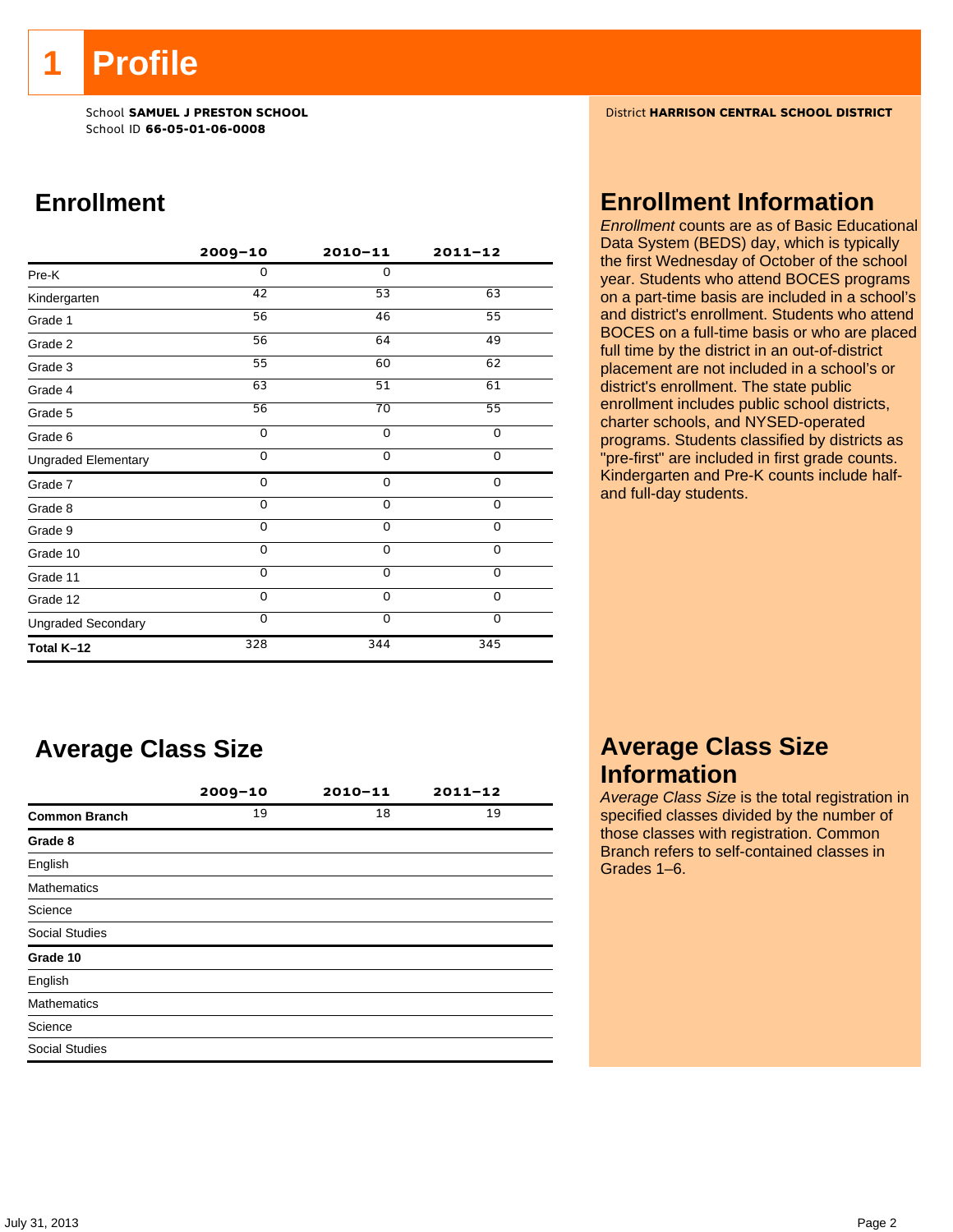# **Profile**

School ID **66-05-01-06-0008**

# **Demographic Factors**

|                                                    | $2009 - 10$ |      |     | 2010-11 | $2011 - 12$ |     |
|----------------------------------------------------|-------------|------|-----|---------|-------------|-----|
|                                                    | #           | $\%$ | #   | %       | #           | %   |
| Eligible for Free Lunch                            | 41          | 13%  | 43  | 13%     | 55          | 16% |
| Reduced Price Lunch                                | 18          | 5%   | 20  | 6%      | 28          | 8%  |
| Limited English Proficient                         | 35          | 11%  | 46  | 13%     | 37          | 11% |
| <b>Racial/Ethnic Origin</b>                        |             |      |     |         |             |     |
| American Indian or Alaska Native                   | 0           | 0%   | 0   | 0%      | 0           | 0%  |
| <b>Black or African American</b>                   | 3           | 1%   | 9   | 3%      | 6           | 2%  |
| Hispanic or Latino                                 | 102         | 31%  | 107 | 31%     | 111         | 32% |
| Asian or Native Hawaiian/Other<br>Pacific Islander | 14          | 4%   | 14  | 4%      | 21          | 6%  |
| White                                              | 209         | 64%  | 210 | 61%     | 207         | 60% |
| Multiracial                                        | 0           | 0%   | 4   | 1%      | $\Omega$    | 0%  |

### **Attendance and Suspensions**

|                            |   | $2008 - 09$ |    | $2009 - 10$ | $2010 - 11$ |     |
|----------------------------|---|-------------|----|-------------|-------------|-----|
|                            | # | %           | #  | %           | #           | %   |
| Annual Attendance Rate     |   | 96%         |    | 95%         |             | 95% |
| <b>Student Suspensions</b> | 4 | 1%          | 16 | 5%          |             | 1%  |

School **SAMUEL J PRESTON SCHOOL** District **HARRISON CENTRAL SCHOOL DISTRICT**

### **Demographic Factors Information**

*Eligible for Free Lunch* and *Reduced-Price Lunch* percentages are determined by dividing the number of approved lunch applicants by the Basic Educational Data System (BEDS) enrollment in full-day Kindergarten through Grade 12.

### **Attendance and Suspensions Information**

*Annual Attendance Rate* is determined by dividing the school's (or district's) total actual attendance by the total possible attendance for a school year. A school's (or district's) actual attendance is the sum of the number of students in attendance on each day the school (or district's schools) was open during the school year. Possible attendance is the sum of the number of enrolled students who should have been in attendance on each day the school (or schools) was open during the school year. The state's *Annual Attendance Rate* is a weighted average of all districtlevel attendance rates.

*Student Suspension* rate is determined by dividing the number of students who were suspended from school (not including inschool suspensions) for one full day or longer anytime during the school year by the Basic Educational Data System (BEDS) day enrollments for that school year. A student is counted only once, regardless of whether the student was suspended one or more times during the school year.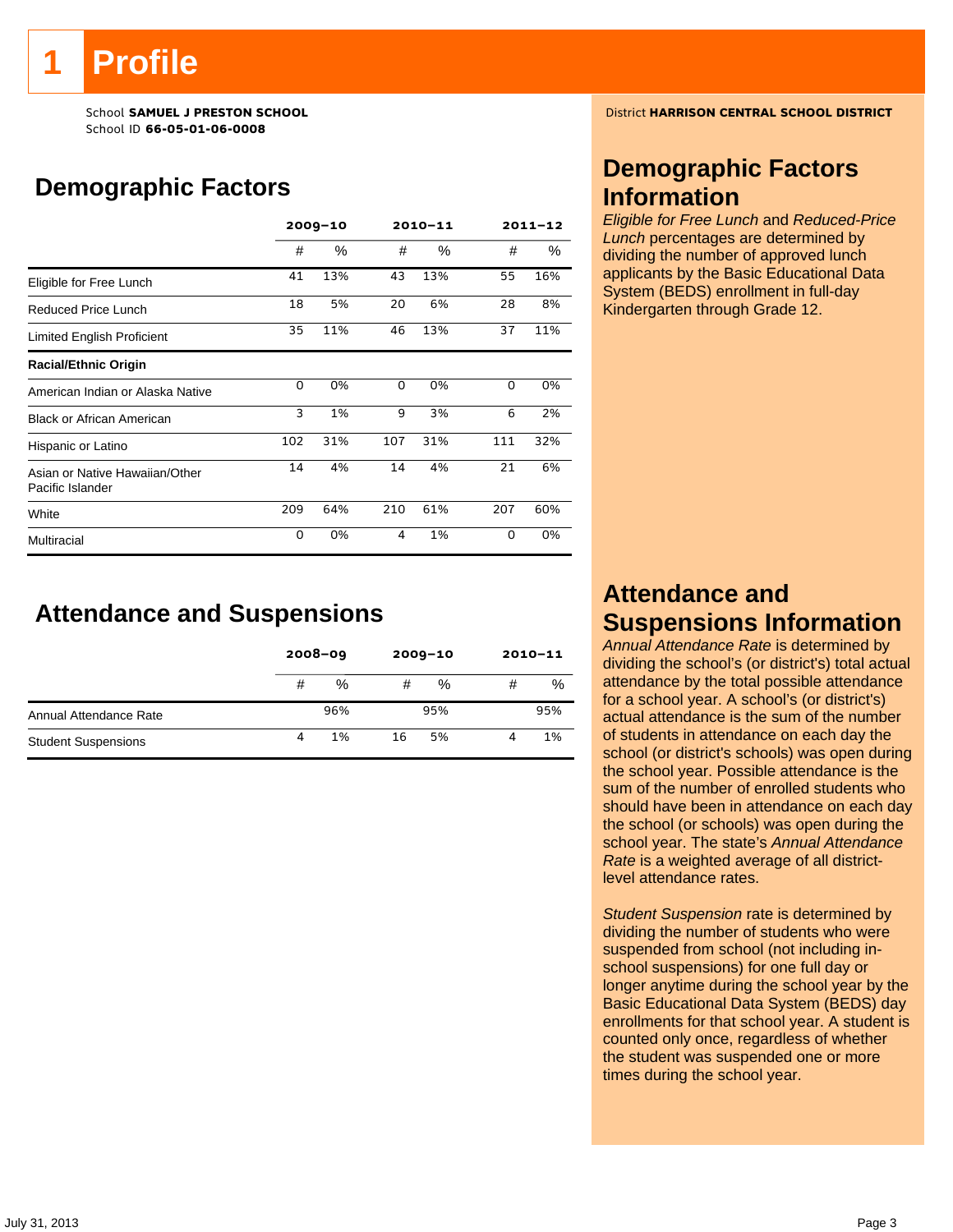# **Profile**

School ID **66-05-01-06-0008**

# **Teacher Qualifications**

|                                                                                               | $2009 - 10$ | $2010 - 11$ | $2011 - 12$ |
|-----------------------------------------------------------------------------------------------|-------------|-------------|-------------|
| <b>Total Number of Teachers</b>                                                               | 37          | 36          | 35          |
| Percent with No Valid Teaching<br>Certificate                                                 | 0%          | 0%          | 0%          |
| Percent Teaching Out of Certification                                                         | 0%          | 0%          | 0%          |
| Percent with Fewer than Three Years of<br>Experience                                          | 3%          | 8%          | 9%          |
| Percentage with Master's Degree Plus<br>30 Hours or Doctorate                                 | 54%         | 56%         | 49%         |
| <b>Total Number of Core Classes</b>                                                           | 45          | 27          | 36          |
| Percent Not Taught by Highly Qualified<br>Teachers in This School*                            | 0%          | 0%          | 0%          |
| Percent Not Taught by Highly Qualified<br>Teachers in This District**                         | 0%          | 0%          | 0%          |
| Percent Not Taught by Highly Qualified<br>Teachers in High-Poverty Schools<br>Statewide       | 6%          | 5%          | 4%          |
| Percent Not Taught by Highly Qualified<br><b>Teachers in Low-Poverty Schools</b><br>Statewide | 1%          | 0%          | 1%          |
| <b>Total Number of Classes</b>                                                                | 90          | 82          | 77          |
| Percent Taught by Teachers Without<br>Appropriate Certification                               | 0%          | 0%          | 0%          |

\*Not available at the district or statewide level.

\*\*Not available for charter schools or at the statewide level.

# **Teacher Turnover Rate**

|                                                                       | $2008 - 09$ | $2009 - 10$ | 2010-11 |
|-----------------------------------------------------------------------|-------------|-------------|---------|
| Turnover Rate of Teachers with<br>Fewer than Five Years of Experience | 18%         | 43%         | 25%     |
| Turnover Rate of All Teachers                                         | 13%         | 24%         | 22%     |

## **Staff Counts**

|                                       | $2009 - 10$ | $2010 - 11$ | $2011 - 12$ |
|---------------------------------------|-------------|-------------|-------------|
| <b>Total Other Professional Staff</b> |             |             |             |
| Total Paraprofessionals*              | N/A         | N/A         | N/A         |
| <b>Assistant Principals</b>           | Ω           |             |             |
| Principals                            |             |             |             |

\*Not available at the school level.

School **SAMUEL J PRESTON SCHOOL** District **HARRISON CENTRAL SCHOOL DISTRICT**

### **Teacher Qualifications Information**

The *Percent Teaching Out of Certification* for public schools is the percent doing so on more than an incidental basis; that is, the percent teaching for more than five periods per week outside certification.

*Core Classes* are primarily K–6 common branch, English, mathematics, science, social studies, art, music, and foreign languages. To be *Highly Qualified*, a teacher must have at least a Bachelor's degree, be certified to teach in the subject area or otherwise in accordance with state standards, and show subject matter competency.

In public schools, a teacher who taught one class outside of the certification area(s) is counted as *Highly Qualified* provided that 1) the teacher had been determined by the school or district through the HOUSSE process or other state-accepted methods to have demonstrated acceptable subject knowledge and teaching skills and 2) the class in question was not the sole assignment reported. Credit for incidental teaching does not extend beyond a single assignment. Independent of *Highly Qualified Teacher* status, any assignment for which a teacher did not hold a valid certificate still registers as teaching out of certification.

In charter schools, a teacher is counted as *Highly Qualified* if the teacher has at least a Bachelor's degree, is certified to teach, and shows subject matter competency. Enabling legislation considers charter school teachers to be certified if they hold any valid teaching certificate. Enabling legislation also permits up to 30 percent (with a maximum of five) of charter school teachers to be without certification and to be considered *Highly Qualified* if they meet all remaining criteria.

*High-poverty* and *low-poverty* schools are those schools in the upper and lower quartiles, respectively, for percentage of students eligible for a free or reduced-price lunch.

### **Teacher Turnover Rate Information**

*Teacher Turnover Rate* for a specified school year is the number of teachers in that school year who were not teaching in the following school year divided by the number of teachers in the specified school year, expressed as a percentage.

### **Staff Counts Information**

*Other Professionals* includes administrators, guidance counselors, school nurses, psychologists, and other professionals who devote more than half of their time to nonteaching duties.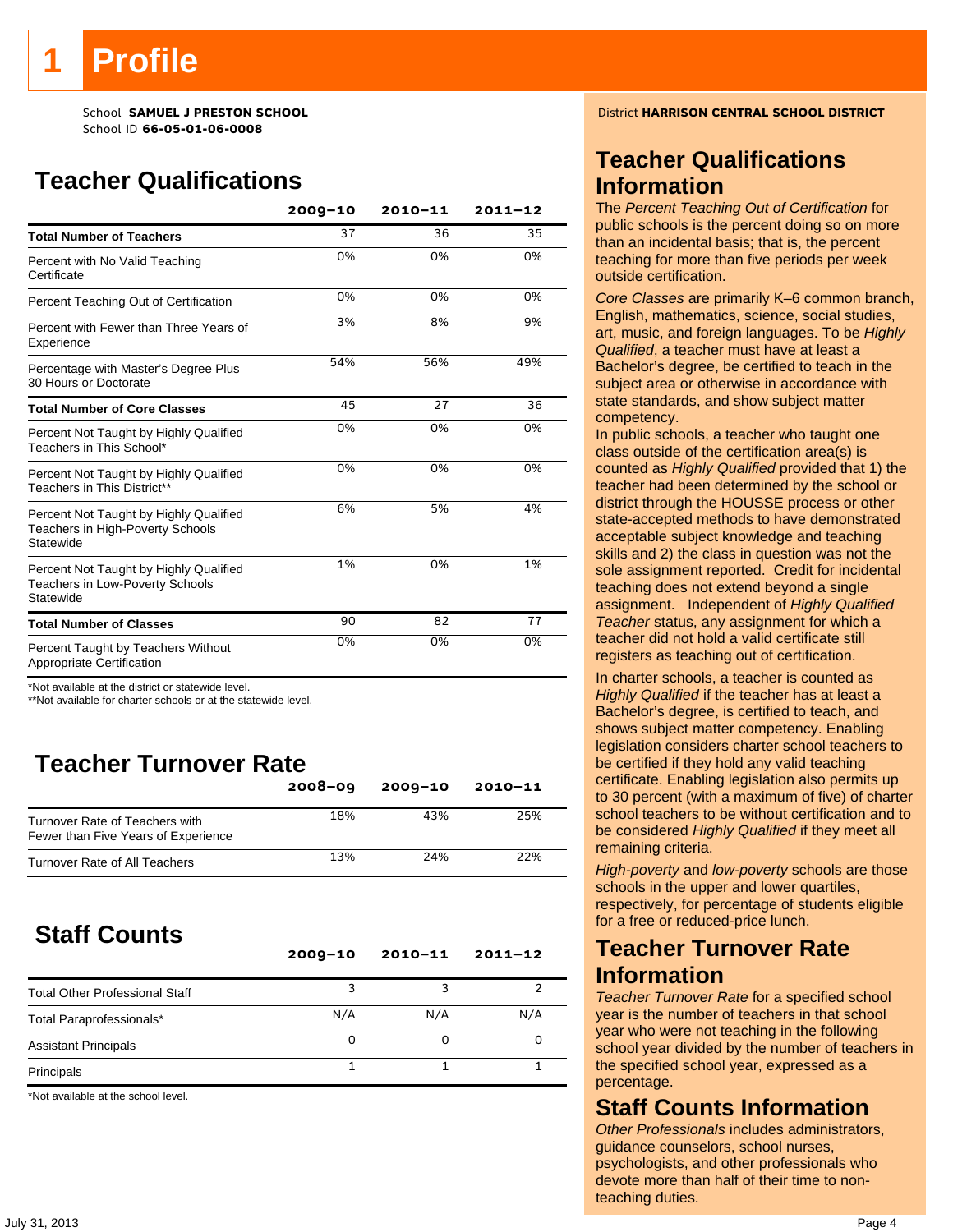This section contains annual assessment data for students at the elementary, middle, and commencement levels as well as the performance of secondary-level cohorts on standardized achievement assessments.

### **New York State Testing Program (NYSTP) Assessments**

The New York State Testing Program assessments are administered in English language arts (ELA) and mathematics in grades 3 through 8. The Performance Level Descriptors for these assessments are provided below:

#### **English Language Arts**

**Level 1: Below Standard** 

Student performance does not demonstrate an understanding of the English language arts knowledge and skills expected at this grade level.

#### **Level 2: Meets Basic Standard**

Student performance demonstrates a partial understanding of the English language arts knowledge and skills expected at this grade level. **Level 3: Meets Proficiency Standard** 

Student performance demonstrates an understanding of the English language arts knowledge and skills expected at this grade level.

### **Level 4: Exceeds Proficiency Standard**

Student performance demonstrates a thorough understanding of the English language arts knowledge and skills expected at this grade level.

#### **Mathematics**

#### **Level 1: Below Standard**

Student performance does not demonstrate an understanding of the mathematics content expected at this grade level.

#### **Level 2: Meets Basic Standard**

Student performance demonstrates a partial understanding of the mathematics content expected at this grade level.

#### **Level 3: Meets Proficiency Standard**

Student performance demonstrates an understanding of the mathematics content expected at this grade level.

#### **Level 4: Exceeds Proficiency Standard**

Student performance demonstrates a thorough understanding of the mathematics content expected at this grade level.

#### **New York State Alternate Assessment (NYSAA)**

The New York State Alternate Assessments are administered in English language arts (ELA) and mathematics to ungraded students with severe cognitive disabilities whose ages are equivalent to graded students in grades 3 through 8 and secondary level. They are administered in science to students with disabilities age equivalent to graded students in grades 4, 8, and secondary level. And they are administered in social studies at the secondary level only.

### **New York State English as a Second Language Achievement Tests (NYSESLAT)**

The New York State English as a Second Language Achievement Tests are administered in grades K through 12 to limited English proficient students.

#### **Secondary-Level Cohorts**

A secondary-level cohort consists of all students who first entered grade 9 anywhere or, in the case of ungraded students with disabilities, reached their seventeenth birthday in a particular year. The 2008 cohort consists of all students who first entered grade 9 anywhere or, in the case of ungraded students with disabilities, reached their seventeenth birthday between July 1, 2008 and June 30, 2009. The 2007 cohort consists of all students who first entered grade 9 anywhere or, in the case of ungraded students with disabilities, reached their seventeenth birthday between July 1, 2007 and June 30, 2008. For more detailed information on cohort definitions, see *Secondary-Level Cohort Definitions* at http://www.p12.nysed.gov/irs/sirs/.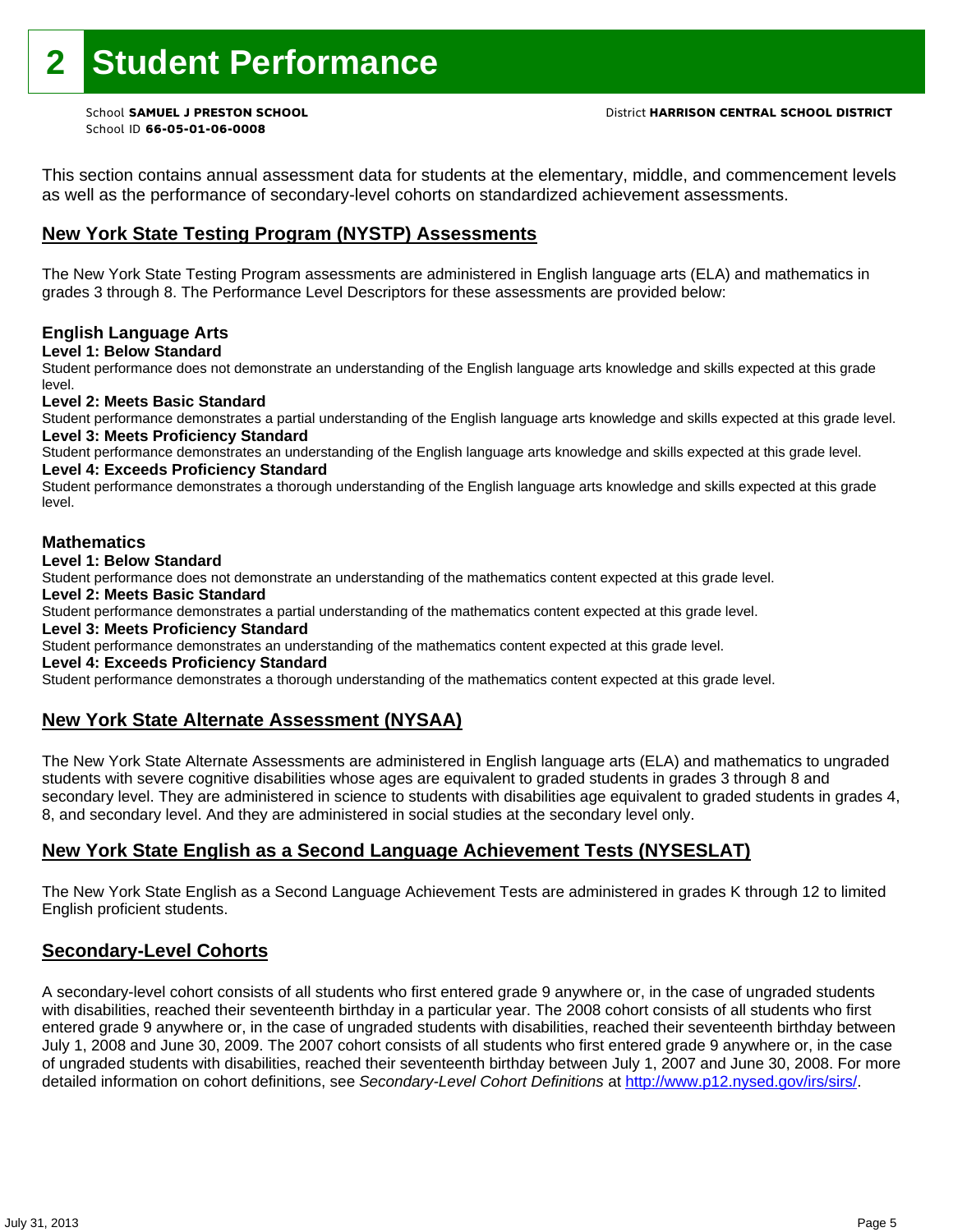# **Results in Grade 3 English Language Arts**

|                                              |      | <b>This School</b> |                                 |           | <b>School District</b><br>Percentage scoring at level(s): |            |           | <b>NY State Public</b><br>Percentage scoring at level(s): |         |          |
|----------------------------------------------|------|--------------------|---------------------------------|-----------|-----------------------------------------------------------|------------|-----------|-----------------------------------------------------------|---------|----------|
|                                              |      |                    | Percentage scoring at level(s): |           |                                                           |            |           |                                                           |         |          |
|                                              |      | $2 - 4$            | $3 - 4$                         | 4         | $2 - 4$                                                   | $3 - 4$    | 4         | 2-4                                                       | $3 - 4$ | 4        |
| 2012 Mean Score: 669<br>2011 Mean Score: 665 |      |                    | *Range: 644-780 663-780 694-780 |           |                                                           |            |           |                                                           |         |          |
| $\blacksquare$ 2011-12<br>2010-11            | 100% | 98% 91%            | 60% 59%                         | 12%<br>2% | 97% 93%                                                   | 76% 72%    | 16%<br>6% | 86% 87%                                                   | 56% 56% | 7%<br>5% |
| Number of Tested Students:                   |      | 57<br>51           | 35<br>33                        |           | 272 254                                                   | 213<br>195 | 17<br>46  |                                                           |         |          |
|                                              |      |                    |                                 |           |                                                           |            |           |                                                           |         |          |

| <b>Results by</b>                               |                 | 2011-12 School Year |         |                                 | 2010-11 School Year |                                                            |     |    |
|-------------------------------------------------|-----------------|---------------------|---------|---------------------------------|---------------------|------------------------------------------------------------|-----|----|
| <b>Student Group</b>                            | Total<br>Tested | $2 - 4$             | $3 - 4$ | Percentage scoring at level(s): | Total<br>Tested     | Percentage scoring at level(s):<br>$2 - 4$<br>$3 - 4$<br>4 |     |    |
| <b>All Students</b>                             | 58              | 98%                 | 60%     | 12%                             | 56                  | 91%                                                        | 59% | 2% |
| Female                                          | 31              | 100%                | 77%     | 19%                             | 27                  | 93%                                                        | 70% | 4% |
| Male                                            | 27              | 96%                 | 41%     | 4%                              | 29                  | 90%                                                        | 48% | 0% |
| American Indian or Alaska Native                |                 |                     |         |                                 |                     |                                                            |     |    |
| <b>Black or African American</b>                |                 |                     |         |                                 |                     |                                                            |     |    |
| Hispanic or Latino                              | 21              |                     |         |                                 | 25                  |                                                            |     |    |
| Asian or Native Hawaiian/Other Pacific Islander | 1               |                     |         |                                 |                     |                                                            |     |    |
| White                                           | 35              | 97%                 | 63%     | 14%                             | 29                  | 97%                                                        | 55% | 3% |
| Multiracial                                     |                 |                     |         |                                 |                     |                                                            |     |    |
| <b>Small Group Totals</b>                       | 23              | 100%                | 57%     | 9%                              | 27                  | 85%                                                        | 63% | 0% |
| <b>General-Education Students</b>               | 51              | 100%                | 69%     | 14%                             | 47                  | 91%                                                        | 66% | 2% |
| <b>Students with Disabilities</b>               | 7               | 86%                 | 0%      | 0%                              | 9                   | 89%                                                        | 22% | 0% |
| <b>English Proficient</b>                       | 55              |                     |         |                                 | 48                  | 96%                                                        | 63% | 2% |
| <b>Limited English Proficient</b>               | 3               |                     |         |                                 | 8                   | 63%                                                        | 38% | 0% |
| Economically Disadvantaged                      | 12              | 100%                | 33%     | 0%                              | 16                  | 75%                                                        | 50% | 0% |
| Not Disadvantaged                               | 46              | 98%                 | 67%     | 15%                             | 40                  | 98%                                                        | 63% | 3% |
| Migrant                                         |                 |                     |         |                                 |                     |                                                            |     |    |
| Not Migrant                                     | 58              | 98%                 | 60%     | 12%                             | 56                  | 91%                                                        | 59% | 2% |

#### **NOTES**

The – symbol indicates that data for a group of students have been suppressed. If a group has fewer than five students,

data for that group and the next smallest group(s) are suppressed to protect the privacy of individual students.

| * These ranges are for 2011-12 data only. Ranges for 2010-11 data are available in the 2010-11 Accountability and Overview Reports.<br><b>Other</b> |        | 2011-12 School Year |                             |     | 2010-11 School Year |         |                             |     |  |
|-----------------------------------------------------------------------------------------------------------------------------------------------------|--------|---------------------|-----------------------------|-----|---------------------|---------|-----------------------------|-----|--|
| <b>Assessments</b>                                                                                                                                  | Total  |                     | Number scoring at level(s): |     | Total               |         | Number scoring at level(s): |     |  |
|                                                                                                                                                     | Tested | $2 - 4$             | $3 - 4$                     | 4   | Tested              | $2 - 4$ | $3 - 4$                     | 4   |  |
| New York State Alternate Assessment<br>(NYSAA): Grade 3 Equivalent                                                                                  |        |                     |                             |     | 0                   |         |                             |     |  |
| New York State English as a Second Language<br>Achievement Test (NYSESLAT) <sup>+</sup> : Grade 3                                                   |        | N/A                 | N/A                         | N/A | 0                   | N/A     | N/A                         | N/A |  |
|                                                                                                                                                     | Total  |                     |                             |     | Total               |         |                             |     |  |
| Recently Arrived LEP Students NOT Tested on<br>the ELA NYSTP: Grade 3                                                                               |        | N/A                 | N/A                         | N/A | 0                   | N/A     | N/A                         | N/A |  |

July 31, 2013 Page 6 † These counts represent recently arrived LEP students who used the NYSESLAT to fulfill the English language arts participation requirement.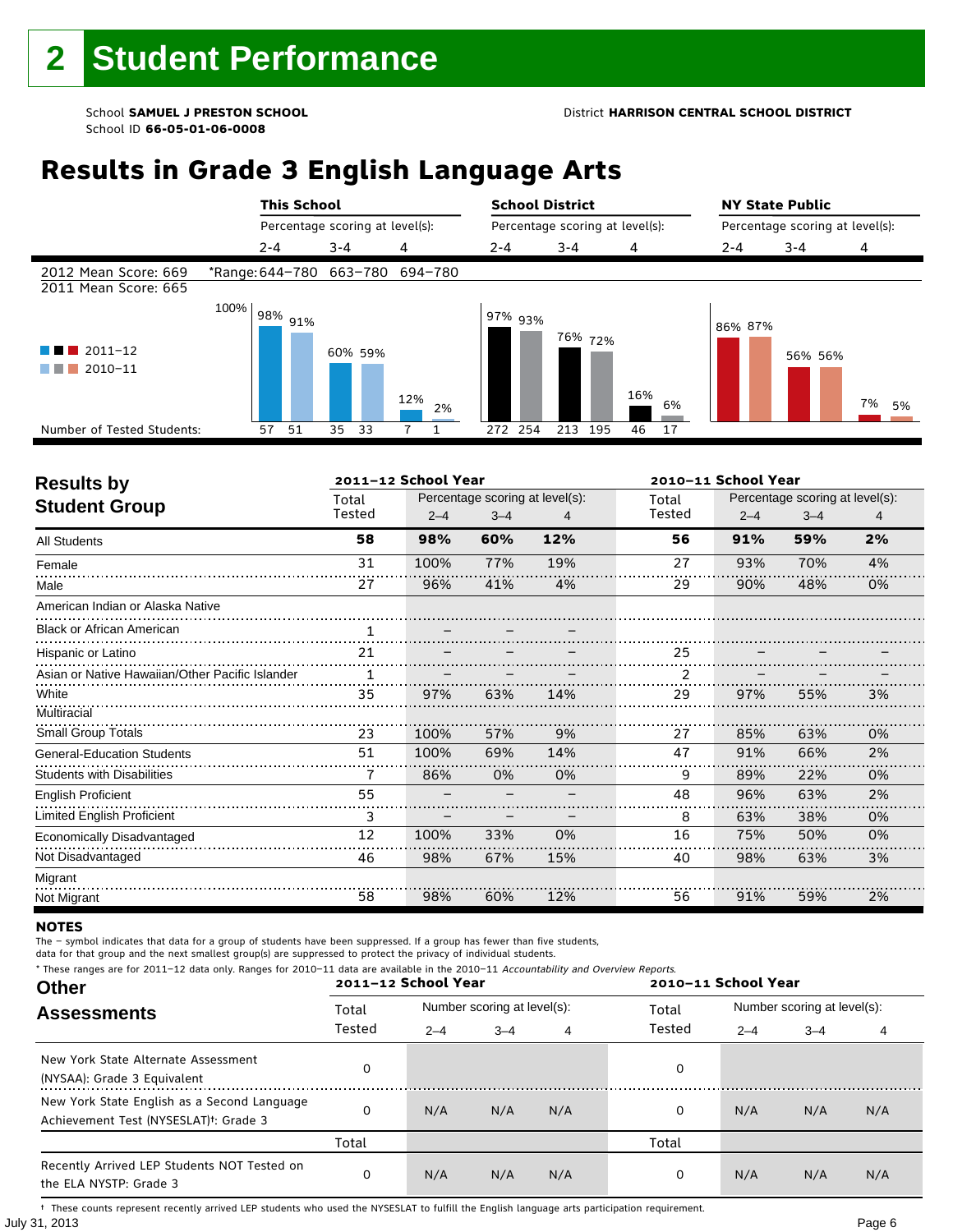# **Results in Grade 3 Mathematics**

|                                                   |                                 | <b>This School</b><br>Percentage scoring at level(s): |         |            | <b>School District</b><br>Percentage scoring at level(s): |                       |         | <b>NY State Public</b><br>Percentage scoring at level(s): |         |  |
|---------------------------------------------------|---------------------------------|-------------------------------------------------------|---------|------------|-----------------------------------------------------------|-----------------------|---------|-----------------------------------------------------------|---------|--|
|                                                   |                                 |                                                       |         |            |                                                           |                       |         |                                                           |         |  |
|                                                   | $2 - 4$                         | $3 - 4$                                               | 4       | $2 - 4$    | $3 - 4$                                                   | 4                     | 2-4     | $3 - 4$                                                   | 4       |  |
| 2012 Mean Score: 694<br>2011 Mean Score: 693      | *Range: 662-770 684-770 707-770 |                                                       |         |            |                                                           |                       |         |                                                           |         |  |
| $2011 - 12$<br>4 N N<br>a sa n<br>2010-11<br>a sa | 100% $ _{100\%}$ 98%            | <sup>76%</sup> 70%                                    | 19% 25% | 98% 97%    | 81% 80%                                                   | $21\%$ <sup>29%</sup> | 91% 91% | 61% 60%                                                   | 13% 13% |  |
| Number of Tested Students:                        | 55<br>59                        | 39<br>45                                              | 11 14   | 271<br>280 | 233<br>222                                                | 59<br>81              |         |                                                           |         |  |
|                                                   |                                 |                                                       |         |            |                                                           |                       |         |                                                           |         |  |

| <b>Results by</b>                               |                 | 2011-12 School Year |                                            |     | 2010-11 School Year |         |                                                 |     |  |
|-------------------------------------------------|-----------------|---------------------|--------------------------------------------|-----|---------------------|---------|-------------------------------------------------|-----|--|
| <b>Student Group</b>                            | Total<br>Tested | $2 - 4$             | Percentage scoring at level(s):<br>$3 - 4$ |     | Total<br>Tested     | $2 - 4$ | Percentage scoring at level(s):<br>$3 - 4$<br>4 |     |  |
| <b>All Students</b>                             | 59              | 100%                | 76%                                        | 19% | 56                  | 98%     | 70%                                             | 25% |  |
| Female                                          | 32              | 100%                | 72%                                        | 9%  | 26                  | 96%     | 77%                                             | 35% |  |
| Male                                            | 27              | 100%                | 81%                                        | 30% | 30                  | 100%    | 63%                                             | 17% |  |
| American Indian or Alaska Native                |                 |                     |                                            |     |                     |         |                                                 |     |  |
| <b>Black or African American</b>                |                 |                     |                                            |     |                     |         |                                                 |     |  |
| Hispanic or Latino                              | 21              |                     |                                            |     | 26                  |         |                                                 |     |  |
| Asian or Native Hawaiian/Other Pacific Islander | 1               |                     |                                            |     |                     |         |                                                 |     |  |
| White                                           | 36              | 100%                | 69%                                        | 19% | 28                  | 100%    | 68%                                             | 32% |  |
| Multiracial                                     |                 |                     |                                            |     |                     |         |                                                 |     |  |
| <b>Small Group Totals</b>                       | 23              | 100%                | 87%                                        | 17% | 28                  | 96%     | 71%                                             | 18% |  |
| <b>General-Education Students</b>               | 52              | 100%                | 77%                                        | 19% | 48                  | 98%     | 75%                                             | 27% |  |
| <b>Students with Disabilities</b>               | 7               | 100%                | 71%                                        | 14% | 8                   | 100%    | 38%                                             | 13% |  |
| <b>English Proficient</b>                       | 56              |                     |                                            |     | 48                  | 100%    | 75%                                             | 29% |  |
| <b>Limited English Proficient</b>               | 3               |                     |                                            |     | 8                   | 88%     | 38%                                             | 0%  |  |
| Economically Disadvantaged                      | 12              | 100%                | 92%                                        | 17% | 15                  | 93%     | 60%                                             | 33% |  |
| Not Disadvantaged                               | 47              | 100%                | 72%                                        | 19% | 41                  | 100%    | 73%                                             | 22% |  |
| Migrant                                         |                 |                     |                                            |     |                     |         |                                                 |     |  |
| Not Migrant                                     | 59              | 100%                | 76%                                        | 19% | 56                  | 98%     | 70%                                             | 25% |  |

#### **NOTES**

The – symbol indicates that data for a group of students have been suppressed. If a group has fewer than five students,

data for that group and the next smallest group(s) are suppressed to protect the privacy of individual students.

| * These ranges are for 2011-12 data only. Ranges for 2010-11 data are available in the 2010-11 Accountability and Overview Reports. |  |
|-------------------------------------------------------------------------------------------------------------------------------------|--|
|-------------------------------------------------------------------------------------------------------------------------------------|--|

| <b>Other</b>                                                       |        | 2011-12 School Year |                             | 2010-11 School Year |                             |         |  |  |  |
|--------------------------------------------------------------------|--------|---------------------|-----------------------------|---------------------|-----------------------------|---------|--|--|--|
| <b>Assessments</b>                                                 | Total  |                     | Number scoring at level(s): | Total               | Number scoring at level(s): |         |  |  |  |
|                                                                    | Tested | $2 - 4$             | $3 - 4$                     | Tested              | $2 - 4$                     | $3 - 4$ |  |  |  |
| New York State Alternate Assessment<br>(NYSAA): Grade 3 Equivalent |        |                     |                             | 0                   |                             |         |  |  |  |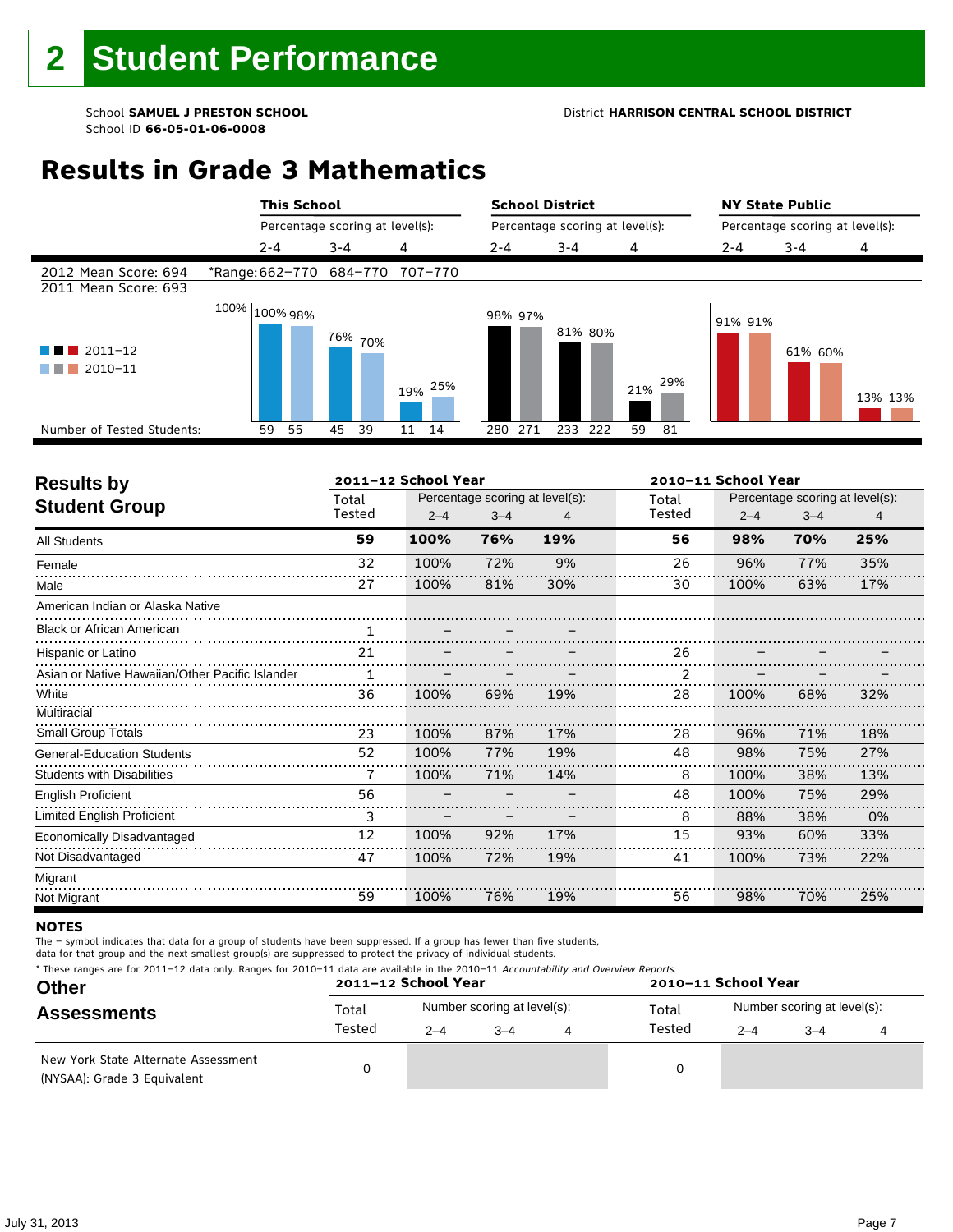# **Results in Grade 4 English Language Arts**

|                                              |      | <b>This School</b> |                                 |          | <b>School District</b> |                                 |          | <b>NY State Public</b>          |         |          |
|----------------------------------------------|------|--------------------|---------------------------------|----------|------------------------|---------------------------------|----------|---------------------------------|---------|----------|
|                                              |      |                    | Percentage scoring at level(s): |          |                        | Percentage scoring at level(s): |          | Percentage scoring at level(s): |         |          |
|                                              |      | $2 - 4$            | $3 - 4$                         | 4        | $2 - 4$                | $3 - 4$                         | 4        | $2 - 4$                         | $3 - 4$ | 4        |
| 2012 Mean Score: 671<br>2011 Mean Score: 674 |      |                    | *Range: 637-775 671-775 722-775 |          |                        |                                 |          |                                 |         |          |
| $\blacksquare$ 2011-12<br>2010-11            | 100% | 93% 98%            | 63%<br>50%                      | 2%<br>0% | 94% 98%                | 76%<br>70%                      | 5%<br>3% | 91% 92%                         | 59% 57% | 5%<br>2% |
| Number of Tested Students:                   |      | 56<br>50           | 30<br>32                        | $\Omega$ | 281<br>247             | 218<br>183                      | 13<br>10 |                                 |         |          |
|                                              |      |                    |                                 |          |                        |                                 |          |                                 |         |          |

| <b>Results by</b>                               |               | 2011-12 School Year |                                 |    | 2010-11 School Year |         |                                 |    |  |
|-------------------------------------------------|---------------|---------------------|---------------------------------|----|---------------------|---------|---------------------------------|----|--|
| <b>Student Group</b>                            | Total         |                     | Percentage scoring at level(s): |    | Total               |         | Percentage scoring at level(s): |    |  |
|                                                 | Tested        | $2 - 4$             | $3 - 4$                         |    | Tested              | $2 - 4$ | $3 - 4$                         | 4  |  |
| <b>All Students</b>                             | 60            | 93%                 | 50%                             | 2% | 51                  | 98%     | 63%                             | 0% |  |
| Female                                          | 29            | 93%                 | 59%                             | 0% | 25                  | 96%     | 52%                             | 0% |  |
| Male                                            | 31            | 94%                 | 42%                             | 3% | 26                  | 100%    | 73%                             | 0% |  |
| American Indian or Alaska Native                |               |                     |                                 |    |                     |         |                                 |    |  |
| <b>Black or African American</b>                |               |                     |                                 |    |                     |         |                                 |    |  |
| Hispanic or Latino                              | 26            |                     |                                 |    | 15                  |         |                                 |    |  |
| Asian or Native Hawaiian/Other Pacific Islander | $\mathcal{P}$ |                     |                                 |    |                     |         |                                 |    |  |
| White                                           | 32            | 97%                 | 47%                             | 3% | 32                  | 97%     | 59%                             | 0% |  |
| Multiracial                                     |               |                     |                                 |    |                     |         |                                 |    |  |
| <b>Small Group Totals</b>                       | 28            | 89%                 | 54%                             | 0% | 19                  | 100%    | 68%                             | 0% |  |
| <b>General-Education Students</b>               | 50            | 98%                 | 58%                             | 2% | 45                  | 100%    | 67%                             | 0% |  |
| <b>Students with Disabilities</b>               | 10            | 70%                 | 10%                             | 0% | 6                   | 83%     | 33%                             | 0% |  |
| <b>English Proficient</b>                       | 54            | 96%                 | 56%                             | 2% | 45                  | 98%     | 67%                             | 0% |  |
| <b>Limited English Proficient</b>               | 6             | 67%                 | 0%                              | 0% | 6                   | 100%    | 33%                             | 0% |  |
| Economically Disadvantaged                      | 16            | 81%                 | 44%                             | 0% | 11                  | 100%    | 64%                             | 0% |  |
| Not Disadvantaged                               | 44            | 98%                 | 52%                             | 2% | 40                  | 98%     | 63%                             | 0% |  |
| Migrant                                         |               |                     |                                 |    |                     |         |                                 |    |  |
| Not Migrant                                     | 60            | 93%                 | 50%                             | 2% | 51                  | 98%     | 63%                             | 0% |  |

#### **NOTES**

The – symbol indicates that data for a group of students have been suppressed. If a group has fewer than five students,

data for that group and the next smallest group(s) are suppressed to protect the privacy of individual students.

| * These ranges are for 2011-12 data only. Ranges for 2010-11 data are available in the 2010-11 Accountability and Overview Reports.<br><b>Other</b> |        | 2011-12 School Year |                             |     | 2010-11 School Year |                             |         |     |  |
|-----------------------------------------------------------------------------------------------------------------------------------------------------|--------|---------------------|-----------------------------|-----|---------------------|-----------------------------|---------|-----|--|
| <b>Assessments</b>                                                                                                                                  | Total  |                     | Number scoring at level(s): |     | Total<br>Tested     | Number scoring at level(s): |         |     |  |
|                                                                                                                                                     | Tested | $2 - 4$             | $3 - 4$                     | 4   |                     | $2 - 4$                     | $3 - 4$ | 4   |  |
| New York State Alternate Assessment<br>(NYSAA): Grade 4 Equivalent                                                                                  |        |                     |                             |     | 0                   |                             |         |     |  |
| New York State English as a Second Language<br>Achievement Test (NYSESLAT) <sup>+</sup> : Grade 4                                                   |        | N/A                 | N/A                         | N/A | 0                   | N/A                         | N/A     | N/A |  |
|                                                                                                                                                     | Total  |                     |                             |     | Total               |                             |         |     |  |
| Recently Arrived LEP Students NOT Tested on<br>the ELA NYSTP: Grade 4                                                                               |        | N/A                 | N/A                         | N/A | 0                   | N/A                         | N/A     | N/A |  |

July 31, 2013 Page 8 † These counts represent recently arrived LEP students who used the NYSESLAT to fulfill the English language arts participation requirement.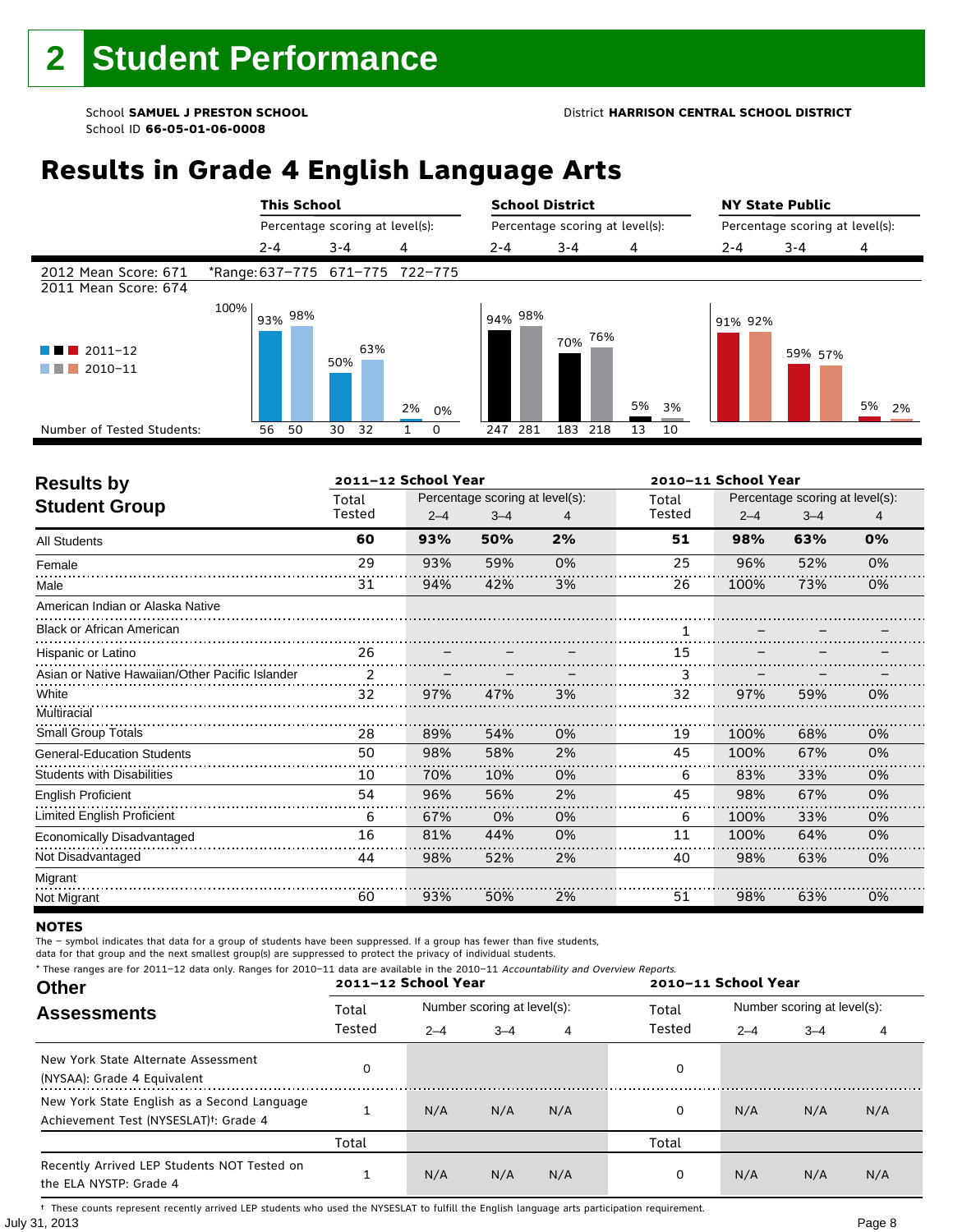#### School **SAMUEL J PRESTON SCHOOL** District **HARRISON CENTRAL SCHOOL DISTRICT**

# **Results in Grade 4 Mathematics**

|                                              |                                 |          | <b>This School</b> |         |                                 |       |         |                                 |         |         | <b>School District</b> |         |   |         | <b>NY State Public</b> |  |                                 |         |  |
|----------------------------------------------|---------------------------------|----------|--------------------|---------|---------------------------------|-------|---------|---------------------------------|---------|---------|------------------------|---------|---|---------|------------------------|--|---------------------------------|---------|--|
|                                              |                                 |          |                    |         | Percentage scoring at level(s): |       |         | Percentage scoring at level(s): |         |         |                        |         |   |         |                        |  | Percentage scoring at level(s): |         |  |
|                                              |                                 | $2 - 4$  |                    | $3 - 4$ |                                 | 4     |         |                                 | $2 - 4$ |         | $3 - 4$                |         | 4 |         | $2 - 4$                |  | $3 - 4$                         | 4       |  |
| 2012 Mean Score: 689<br>2011 Mean Score: 692 | *Range: 636-800 676-800 707-800 |          |                    |         |                                 |       |         |                                 |         |         |                        |         |   |         |                        |  |                                 |         |  |
| $2011 - 12$<br>2010-11                       | 100%                            | 98% 100% |                    |         | 72% 73%                         |       | 23% 25% |                                 |         | 98% 99% |                        | 84% 86% |   | 49% 49% | 95% 94%                |  | 69% 67%                         | 30% 27% |  |
| Number of Tested Students:                   |                                 | 60       | 51                 | 44      | 37                              | 14 13 |         |                                 |         | 264 292 | 228                    | 254     |   | 133 143 |                        |  |                                 |         |  |
|                                              |                                 |          |                    |         |                                 |       |         |                                 |         |         |                        |         |   |         |                        |  |                                 |         |  |

| <b>Results by</b>                               |        | 2011-12 School Year |         |                                 | 2010-11 School Year |         |                                 |     |  |
|-------------------------------------------------|--------|---------------------|---------|---------------------------------|---------------------|---------|---------------------------------|-----|--|
| <b>Student Group</b>                            | Total  |                     |         | Percentage scoring at level(s): | Total               |         | Percentage scoring at level(s): |     |  |
|                                                 | Tested | $2 - 4$             | $3 - 4$ |                                 | Tested              | $2 - 4$ | $3 - 4$                         | 4   |  |
| <b>All Students</b>                             | 61     | 98%                 | 72%     | 23%                             | 51                  | 100%    | 73%                             | 25% |  |
| Female                                          | 30     | 97%                 | 83%     | 30%                             | 25                  | 100%    | 76%                             | 12% |  |
| Male                                            | 31     | 100%                | 61%     | 16%                             | 26                  | 100%    | 69%                             | 38% |  |
| American Indian or Alaska Native                |        |                     |         |                                 |                     |         |                                 |     |  |
| <b>Black or African American</b>                |        |                     |         |                                 |                     |         |                                 |     |  |
| Hispanic or Latino                              | 26     |                     |         |                                 | 15                  |         |                                 |     |  |
| Asian or Native Hawaiian/Other Pacific Islander | 3      |                     |         |                                 |                     |         |                                 |     |  |
| White                                           | 32     | 100%                | 72%     | 34%                             | 32                  | 100%    | 75%                             | 25% |  |
| Multiracial                                     |        |                     |         |                                 |                     |         |                                 |     |  |
| <b>Small Group Totals</b>                       | 29     | 97%                 | 72%     | 10%                             | 19                  | 100%    | 68%                             | 26% |  |
| <b>General-Education Students</b>               | 51     | 100%                | 80%     | 25%                             | 45                  | 100%    | 76%                             | 27% |  |
| <b>Students with Disabilities</b>               | 10     | 90%                 | 30%     | 10%                             | 6                   | 100%    | 50%                             | 17% |  |
| <b>English Proficient</b>                       | 54     | 100%                | 74%     | 22%                             | 45                  | 100%    | 76%                             | 24% |  |
| Limited English Proficient                      | 7      | 86%                 | 57%     | 29%                             | 6                   | 100%    | 50%                             | 33% |  |
| Economically Disadvantaged                      | 16     | 94%                 | 56%     | 13%                             | 11                  | 100%    | 55%                             | 27% |  |
| Not Disadvantaged                               | 45     | 100%                | 78%     | 27%                             | 40                  | 100%    | 78%                             | 25% |  |
| Migrant                                         |        |                     |         |                                 |                     |         |                                 |     |  |
| Not Migrant                                     | 61     | 98%                 | 72%     | 23%                             | 51                  | 100%    | 73%                             | 25% |  |

#### **NOTES**

The – symbol indicates that data for a group of students have been suppressed. If a group has fewer than five students,

data for that group and the next smallest group(s) are suppressed to protect the privacy of individual students.

**Other Assessments**  2011-12 School Year Number scoring at level(s): Total Number scoring at level(s): 2–4 3–4 4 2–4 3–4 4 \* These ranges are for 2011–12 data only. Ranges for 2010–11 data are available in the 2010–11 Accountability and Overview Reports. **2011–12 School Year 2010–11 School Year** Total Tested Total Tested New York State Alternate Assessment (NYSAA): Grade 4 Equivalent <sup>0</sup> <sup>0</sup>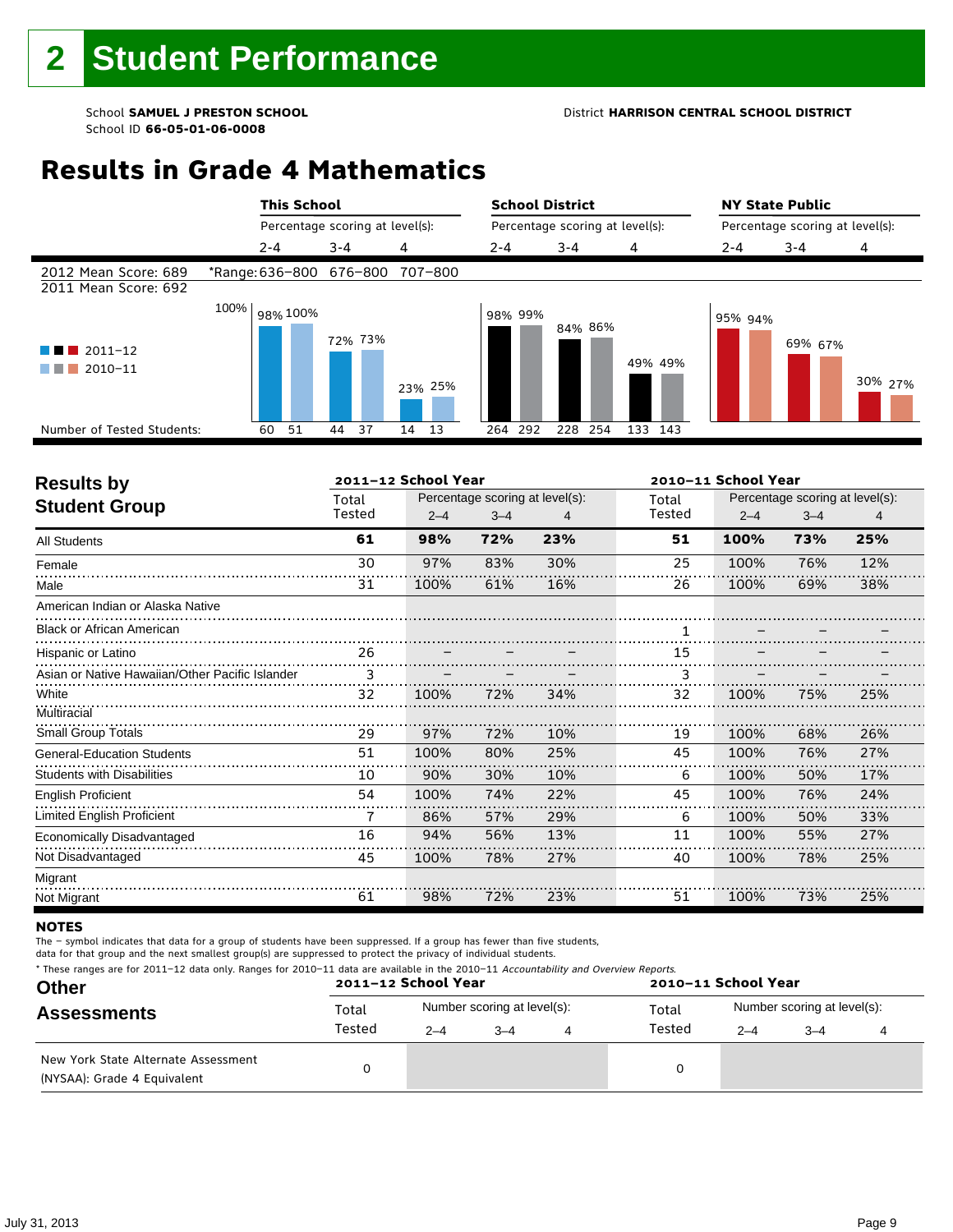#### School **SAMUEL J PRESTON SCHOOL** District **HARRISON CENTRAL SCHOOL DISTRICT**

# **Results in Grade 4 Science**

|                                                  | <b>This School</b>    |                                 |            |            | <b>School District</b>          |         |                                 | <b>NY State Public</b> |                    |
|--------------------------------------------------|-----------------------|---------------------------------|------------|------------|---------------------------------|---------|---------------------------------|------------------------|--------------------|
|                                                  |                       | Percentage scoring at level(s): |            |            | Percentage scoring at level(s): |         | Percentage scoring at level(s): |                        |                    |
|                                                  | $2 - 4$               | $3 - 4$                         | 4          | $2 - 4$    | $3 - 4$                         | 4       | $2 - 4$                         | $3 - 4$                | 4                  |
| 2012 Mean Score: 86<br>2011 Mean Score: 85       | Range: 45-100         | 65-100                          | $85 - 100$ |            |                                 |         |                                 |                        |                    |
| $\blacksquare$ 2011-12<br>$\blacksquare$ 2010-11 | 100% 100%100% 95% 98% |                                 | 67%<br>58% |            | 100%100% 96% 98%                | 82% 79% | 97% 98%                         | 89% 88%                | 57% <sub>52%</sub> |
| Number of Tested Students:                       | 50<br>61              | 58<br>49                        | 41<br>29   | 291<br>268 | 258<br>287                      | 220 231 |                                 |                        |                    |
|                                                  |                       |                                 |            |            |                                 |         |                                 |                        |                    |

| <b>Results by</b>                               |        | 2011-12 School Year |                                 |     | 2010-11 School Year |         |                                 |     |  |
|-------------------------------------------------|--------|---------------------|---------------------------------|-----|---------------------|---------|---------------------------------|-----|--|
| <b>Student Group</b>                            | Total  |                     | Percentage scoring at level(s): |     | Total               |         | Percentage scoring at level(s): |     |  |
|                                                 | Tested | $2 - 4$             | $3 - 4$                         |     | Tested              | $2 - 4$ | $3 - 4$                         | 4   |  |
| <b>All Students</b>                             | 61     | 100%                | 95%                             | 67% | 50                  | 100%    | 98%                             | 58% |  |
| Female                                          | 30     | 100%                | 90%                             | 67% | 24                  | 100%    | 96%                             | 46% |  |
| Male                                            | 31     | 100%                | 100%                            | 68% | 26                  | 100%    | 100%                            | 69% |  |
| American Indian or Alaska Native                |        |                     |                                 |     |                     |         |                                 |     |  |
| <b>Black or African American</b>                |        |                     |                                 |     |                     |         |                                 |     |  |
| Hispanic or Latino                              | 26     |                     |                                 |     | 14                  |         |                                 |     |  |
| Asian or Native Hawaiian/Other Pacific Islander | 3      |                     |                                 |     | 3                   |         |                                 |     |  |
| White                                           | 32     | 100%                | 97%                             | 69% | 32                  | 100%    | 97%                             | 56% |  |
| Multiracial                                     |        |                     |                                 |     |                     |         |                                 |     |  |
| <b>Small Group Totals</b>                       | 29     | 100%                | 93%                             | 66% | 18                  | 100%    | 100%                            | 61% |  |
| <b>General-Education Students</b>               | 51     | 100%                | 100%                            | 73% | 44                  | 100%    | 100%                            | 64% |  |
| <b>Students with Disabilities</b>               | 10     | 100%                | 70%                             | 40% | 6                   | 100%    | 83%                             | 17% |  |
| <b>English Proficient</b>                       | 54     | 100%                | 96%                             | 69% | 45                  | 100%    | 98%                             | 60% |  |
| Limited English Proficient                      | 7      | 100%                | 86%                             | 57% | 5                   | 100%    | 100%                            | 40% |  |
| Economically Disadvantaged                      | 16     | 100%                | 81%                             | 50% | 10                  | 100%    | 100%                            | 70% |  |
| Not Disadvantaged                               | 45     | 100%                | 100%                            | 73% | 40                  | 100%    | 98%                             | 55% |  |
| Migrant                                         |        |                     |                                 |     |                     |         |                                 |     |  |
| Not Migrant                                     | 61     | 100%                | 95%                             | 67% | 50                  | 100%    | 98%                             | 58% |  |

#### **NOTES**

The – symbol indicates that data for a group of students have been suppressed. If a group has fewer than five students,

data for that group and the next smallest group(s) are suppressed to protect the privacy of individual students.

| <b>Other</b>                                                       | 2011-12 School Year |         |                             | 2010-11 School Year |                             |         |  |  |  |
|--------------------------------------------------------------------|---------------------|---------|-----------------------------|---------------------|-----------------------------|---------|--|--|--|
| <b>Assessments</b>                                                 | Total               |         | Number scoring at level(s): | Total               | Number scoring at level(s): |         |  |  |  |
|                                                                    | Tested              | $2 - 4$ | $3 - 4$                     | Tested              | $2 - 4$                     | $3 - 4$ |  |  |  |
| New York State Alternate Assessment<br>(NYSAA): Grade 4 Equivalent |                     |         |                             |                     |                             |         |  |  |  |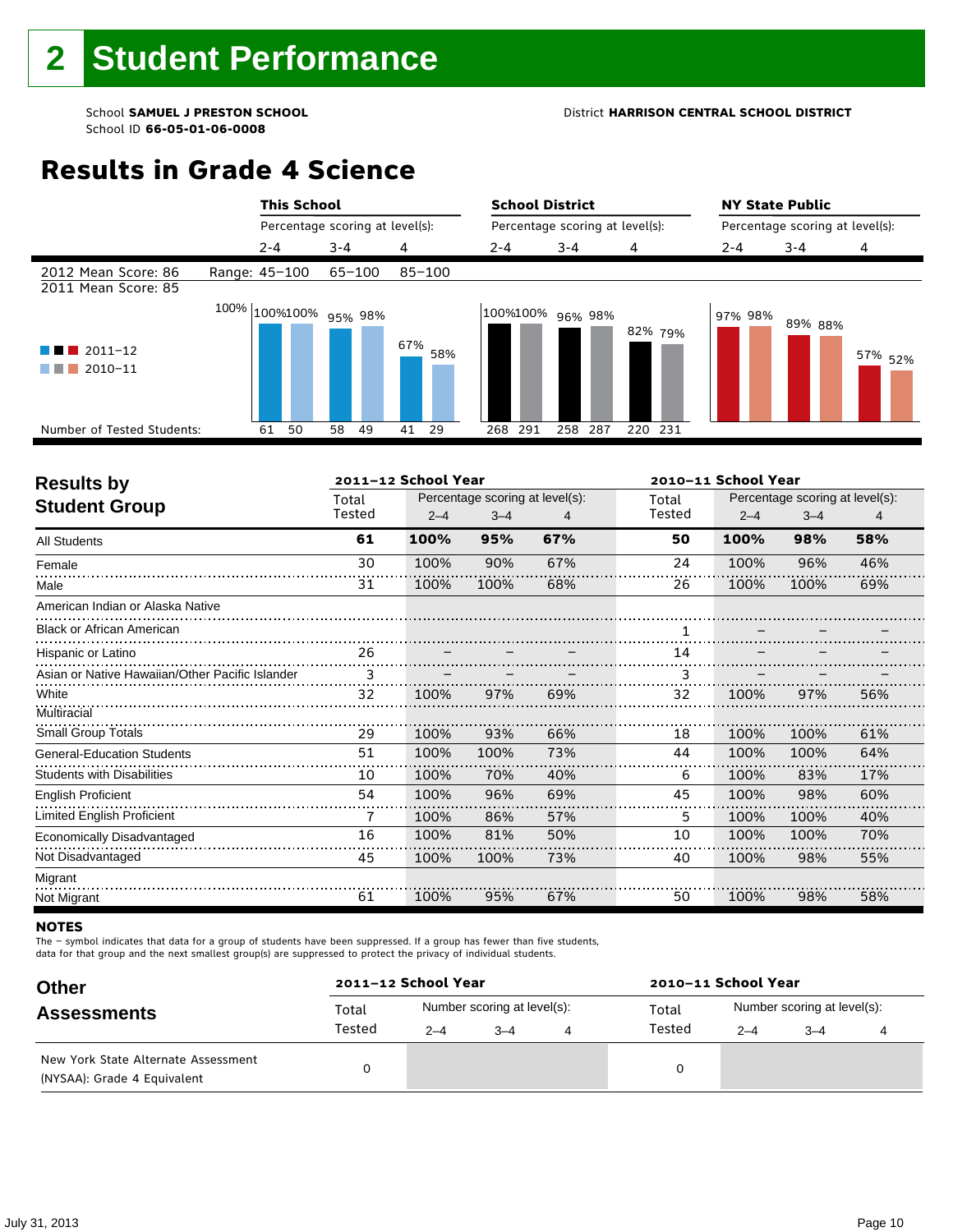# **Results in Grade 5 English Language Arts**

|                                              | <b>This School</b>              |                                 |          | <b>School District</b> |                                 |          | <b>NY State Public</b>          |                    |          |
|----------------------------------------------|---------------------------------|---------------------------------|----------|------------------------|---------------------------------|----------|---------------------------------|--------------------|----------|
|                                              |                                 | Percentage scoring at level(s): |          |                        | Percentage scoring at level(s): |          | Percentage scoring at level(s): |                    |          |
|                                              | $2 - 4$                         | $3 - 4$                         | 4        | $2 - 4$                | $3 - 4$                         | 4        | 2-4                             | $3 - 4$            | 4        |
| 2012 Mean Score: 672<br>2011 Mean Score: 668 | *Range: 648-795 668-795 700-795 |                                 |          |                        |                                 |          |                                 |                    |          |
| 2011-12<br>2010-11                           | 100%<br>93% 89%                 | 62% <sub>58%</sub>              | 2%<br>2% | 96% 94%                | 80%<br>69%                      | 5%<br>4% | 89% 89%                         | 58% <sub>54%</sub> | 5%<br>4% |
| Number of Tested Students:                   | 51<br>59                        | 34<br>38                        |          | 250<br>268             | 225<br>183                      | 15<br>10 |                                 |                    |          |
|                                              |                                 |                                 |          |                        |                                 |          |                                 |                    |          |

| <b>Results by</b>                               |                 | 2011-12 School Year |                                            |    | 2010-11 School Year |         |                                            |    |  |
|-------------------------------------------------|-----------------|---------------------|--------------------------------------------|----|---------------------|---------|--------------------------------------------|----|--|
| <b>Student Group</b>                            | Total<br>Tested | $2 - 4$             | Percentage scoring at level(s):<br>$3 - 4$ |    | Total<br>Tested     | $2 - 4$ | Percentage scoring at level(s):<br>$3 - 4$ | 4  |  |
| <b>All Students</b>                             | 55              | 93%                 | 62%                                        | 2% | 66                  | 89%     | 58%                                        | 2% |  |
| Female                                          | 24              | 96%                 | 58%                                        | 0% | 36                  | 92%     | 72%                                        | 3% |  |
| Male                                            | 31              | 90%                 | 65%                                        | 3% | 30                  | 87%     | 40%                                        | 0% |  |
| American Indian or Alaska Native                |                 |                     |                                            |    |                     |         |                                            |    |  |
| <b>Black or African American</b>                | $\overline{2}$  |                     |                                            |    | $\mathcal{P}$       |         |                                            |    |  |
| Hispanic or Latino                              | 18              | 100%                | 50%                                        | 0% | 17                  | 88%     | 53%                                        | 6% |  |
| Asian or Native Hawaiian/Other Pacific Islander | 3               |                     |                                            |    |                     |         |                                            |    |  |
| White                                           | 32              | 88%                 | 63%                                        | 3% | 44                  | 89%     | 59%                                        | 0% |  |
| Multiracial                                     |                 |                     |                                            |    |                     |         |                                            |    |  |
| <b>Small Group Totals</b>                       | 5               | 100%                | 100%                                       | 0% | 5                   | 100%    | 60%                                        | 0% |  |
| <b>General-Education Students</b>               | 49              | 100%                | 65%                                        | 2% | 56                  | 98%     | 66%                                        | 2% |  |
| <b>Students with Disabilities</b>               | 6               | 33%                 | 33%                                        | 0% | 10                  | 40%     | 10%                                        | 0% |  |
| <b>English Proficient</b>                       | 52              |                     |                                            |    | 59                  | 92%     | 63%                                        | 2% |  |
| Limited English Proficient                      | 3               |                     |                                            |    |                     | 71%     | 14%                                        | 0% |  |
| Economically Disadvantaged                      | 15              | 93%                 | 53%                                        | 0% | 13                  | 69%     | 38%                                        | 8% |  |
| Not Disadvantaged                               | 40              | 93%                 | 65%                                        | 3% | 53                  | 94%     | 62%                                        | 0% |  |
| Migrant                                         |                 |                     |                                            |    |                     |         |                                            |    |  |
| Not Migrant                                     | 55              | 93%                 | 62%                                        | 2% | 66                  | 89%     | 58%                                        | 2% |  |

#### **NOTES**

The – symbol indicates that data for a group of students have been suppressed. If a group has fewer than five students,

data for that group and the next smallest group(s) are suppressed to protect the privacy of individual students.

\* These ranges are for 2011–12 data only. Ranges for 2010–11 data are available in the 2010–11 Accountability and Overview Reports.

| <b>Other</b>                                                                                      | 2011-12 School Year |         |                             |     | 2010-11 School Year |                             |         |     |  |  |
|---------------------------------------------------------------------------------------------------|---------------------|---------|-----------------------------|-----|---------------------|-----------------------------|---------|-----|--|--|
| <b>Assessments</b>                                                                                | Total               |         | Number scoring at level(s): |     | Total               | Number scoring at level(s): |         |     |  |  |
|                                                                                                   | Tested              | $2 - 4$ | $3 - 4$                     | 4   | Tested              | $2 - 4$                     | $3 - 4$ | 4   |  |  |
| New York State Alternate Assessment<br>(NYSAA): Grade 5 Equivalent                                | 0                   |         |                             |     | 0                   |                             |         |     |  |  |
| New York State English as a Second Language<br>Achievement Test (NYSESLAT) <sup>+</sup> : Grade 5 |                     | N/A     | N/A                         | N/A | 0                   | N/A                         | N/A     | N/A |  |  |
|                                                                                                   | Total               |         |                             |     | Total               |                             |         |     |  |  |
| Recently Arrived LEP Students NOT Tested on<br>the ELA NYSTP: Grade 5                             | າ                   | N/A     | N/A                         | N/A | 0                   | N/A                         | N/A     | N/A |  |  |

July 31, 2013 Page 11 † These counts represent recently arrived LEP students who used the NYSESLAT to fulfill the English language arts participation requirement.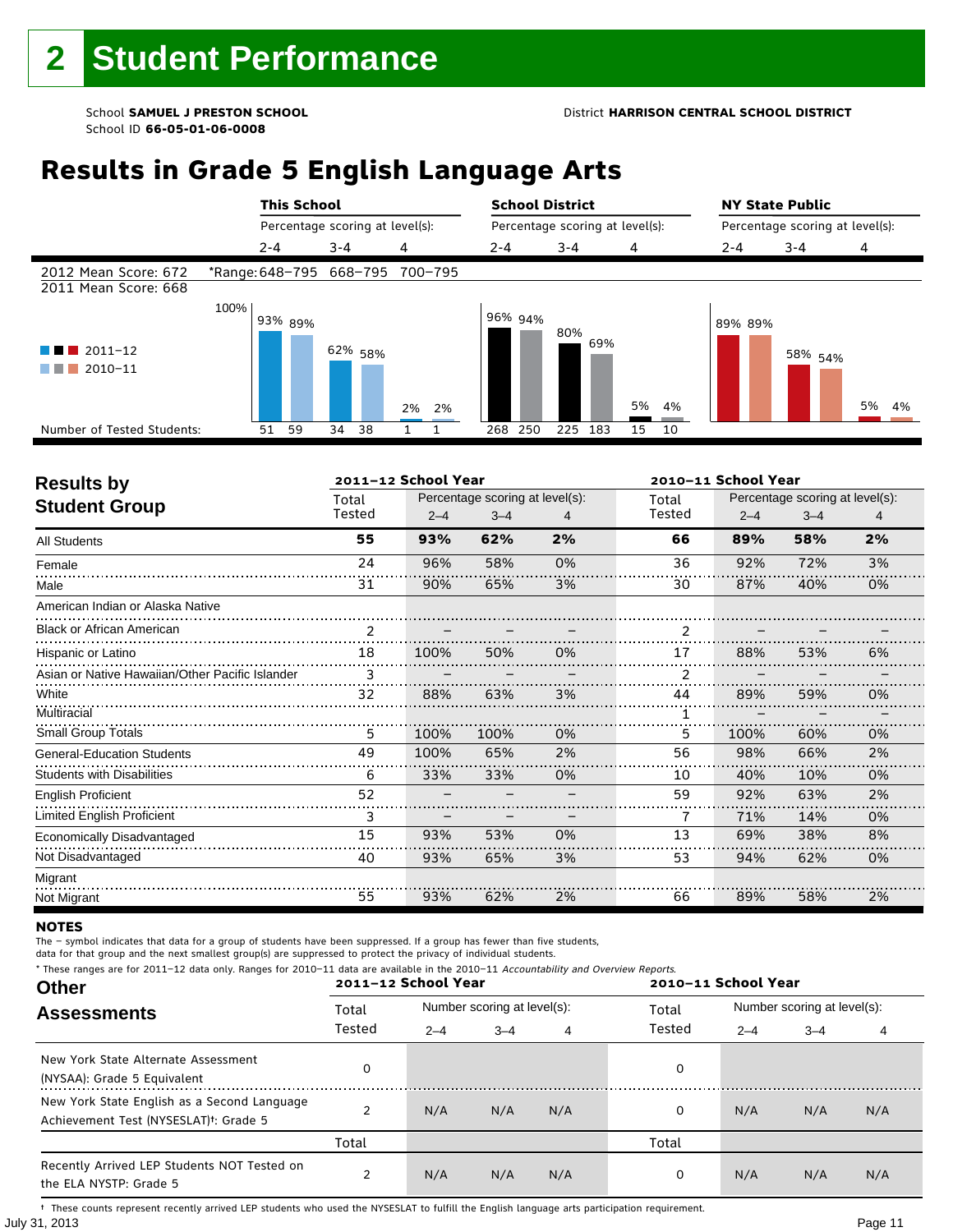#### School **SAMUEL J PRESTON SCHOOL** District **HARRISON CENTRAL SCHOOL DISTRICT**

# **Results in Grade 5 Mathematics**

|                                              |                                 | <b>This School</b> |                                 |         |     |    |         |         | <b>School District</b><br>Percentage scoring at level(s): |         |     |     |     | <b>NY State Public</b>          |  |         |                    |  |
|----------------------------------------------|---------------------------------|--------------------|---------------------------------|---------|-----|----|---------|---------|-----------------------------------------------------------|---------|-----|-----|-----|---------------------------------|--|---------|--------------------|--|
|                                              |                                 |                    | Percentage scoring at level(s): |         |     |    |         |         |                                                           |         |     |     |     | Percentage scoring at level(s): |  |         |                    |  |
|                                              |                                 | $2 - 4$            |                                 | $3 - 4$ |     | 4  |         | $2 - 4$ |                                                           | $3 - 4$ |     | 4   |     | $2 - 4$                         |  | $3 - 4$ | 4                  |  |
| 2012 Mean Score: 693<br>2011 Mean Score: 690 | *Range: 640-780 676-780 707-780 |                    |                                 |         |     |    |         |         |                                                           |         |     |     |     |                                 |  |         |                    |  |
| $2011 - 12$<br>2010-11                       | 100%                            |                    | 95% 98%                         | 82%     | 68% |    | 26% 29% |         | 97% 98%                                                   | 85%     | 77% | 46% | 36% | 93% 94%                         |  | 67% 66% | <sup>28%</sup> 23% |  |
| Number of Tested Students:                   |                                 | 54                 | 64                              | 47      | 44  | 15 | 19      |         | 282 265                                                   | 249     | 207 | 134 | 96  |                                 |  |         |                    |  |
|                                              |                                 |                    |                                 |         |     |    |         |         |                                                           |         |     |     |     |                                 |  |         |                    |  |

| <b>Results by</b>                               |        | 2011-12 School Year |                                 |     | 2010-11 School Year |         |                                 |     |  |  |
|-------------------------------------------------|--------|---------------------|---------------------------------|-----|---------------------|---------|---------------------------------|-----|--|--|
| <b>Student Group</b>                            | Total  |                     | Percentage scoring at level(s): |     | Total               |         | Percentage scoring at level(s): |     |  |  |
|                                                 | Tested | $2 - 4$             | $3 - 4$                         |     | Tested              | $2 - 4$ | $3 - 4$                         | 4   |  |  |
| <b>All Students</b>                             | 57     | 95%                 | 82%                             | 26% | 65                  | 98%     | 68%                             | 29% |  |  |
| Female                                          | 25     | 100%                | 72%                             | 20% | 36                  | 100%    | 72%                             | 28% |  |  |
| Male                                            | 32     | 91%                 | 91%                             | 31% | 29                  | 97%     | 62%                             | 31% |  |  |
| American Indian or Alaska Native                |        |                     |                                 |     |                     |         |                                 |     |  |  |
| <b>Black or African American</b>                | 2      |                     |                                 |     | $\mathcal{P}$       |         |                                 |     |  |  |
| Hispanic or Latino                              | 20     | 95%                 | 80%                             | 20% | 17                  | 100%    | 76%                             | 29% |  |  |
| Asian or Native Hawaiian/Other Pacific Islander | 3      |                     |                                 |     | 2                   |         |                                 |     |  |  |
| White                                           | 32     | 94%                 | 84%                             | 31% | 43                  | 98%     | 63%                             | 28% |  |  |
| Multiracial                                     |        |                     |                                 |     |                     |         |                                 |     |  |  |
| Small Group Totals                              | 5      | 100%                | 80%                             | 20% | 5                   | 100%    | 80%                             | 40% |  |  |
| <b>General-Education Students</b>               | 51     | 98%                 | 86%                             | 27% | 55                  | 100%    | 76%                             | 35% |  |  |
| <b>Students with Disabilities</b>               | 6      | 67%                 | 50%                             | 17% | 10                  | 90%     | 20%                             | 0%  |  |  |
| <b>English Proficient</b>                       | 52     | 96%                 | 88%                             | 29% | 58                  | 98%     | 69%                             | 33% |  |  |
| Limited English Proficient                      | 5      | 80%                 | 20%                             | 0%  | 7                   | 100%    | 57%                             | 0%  |  |  |
| Economically Disadvantaged                      | 15     | 93%                 | 80%                             | 27% | 13                  | 92%     | 62%                             | 23% |  |  |
| Not Disadvantaged                               | 42     | 95%                 | 83%                             | 26% | 52                  | 100%    | 69%                             | 31% |  |  |
| Migrant                                         |        |                     |                                 |     |                     |         |                                 |     |  |  |
| Not Migrant                                     | 57     | 95%                 | 82%                             | 26% | 65                  | 98%     | 68%                             | 29% |  |  |

#### **NOTES**

The – symbol indicates that data for a group of students have been suppressed. If a group has fewer than five students,

data for that group and the next smallest group(s) are suppressed to protect the privacy of individual students.

\* These ranges are for 2011–12 data only. Ranges for 2010–11 data are available in the 2010–11 Accountability and Overview Reports.

| <b>Other</b>                                                       |        | 2011-12 School Year |                             | 2010-11 School Year |                             |      |  |  |  |
|--------------------------------------------------------------------|--------|---------------------|-----------------------------|---------------------|-----------------------------|------|--|--|--|
| <b>Assessments</b>                                                 | Total  |                     | Number scoring at level(s): | Total               | Number scoring at level(s): |      |  |  |  |
|                                                                    | Tested | $2 - 4$             | $3 - 4$                     | Tested              | $2 - 4$                     | $-4$ |  |  |  |
| New York State Alternate Assessment<br>(NYSAA): Grade 5 Equivalent |        |                     |                             | 0                   |                             |      |  |  |  |